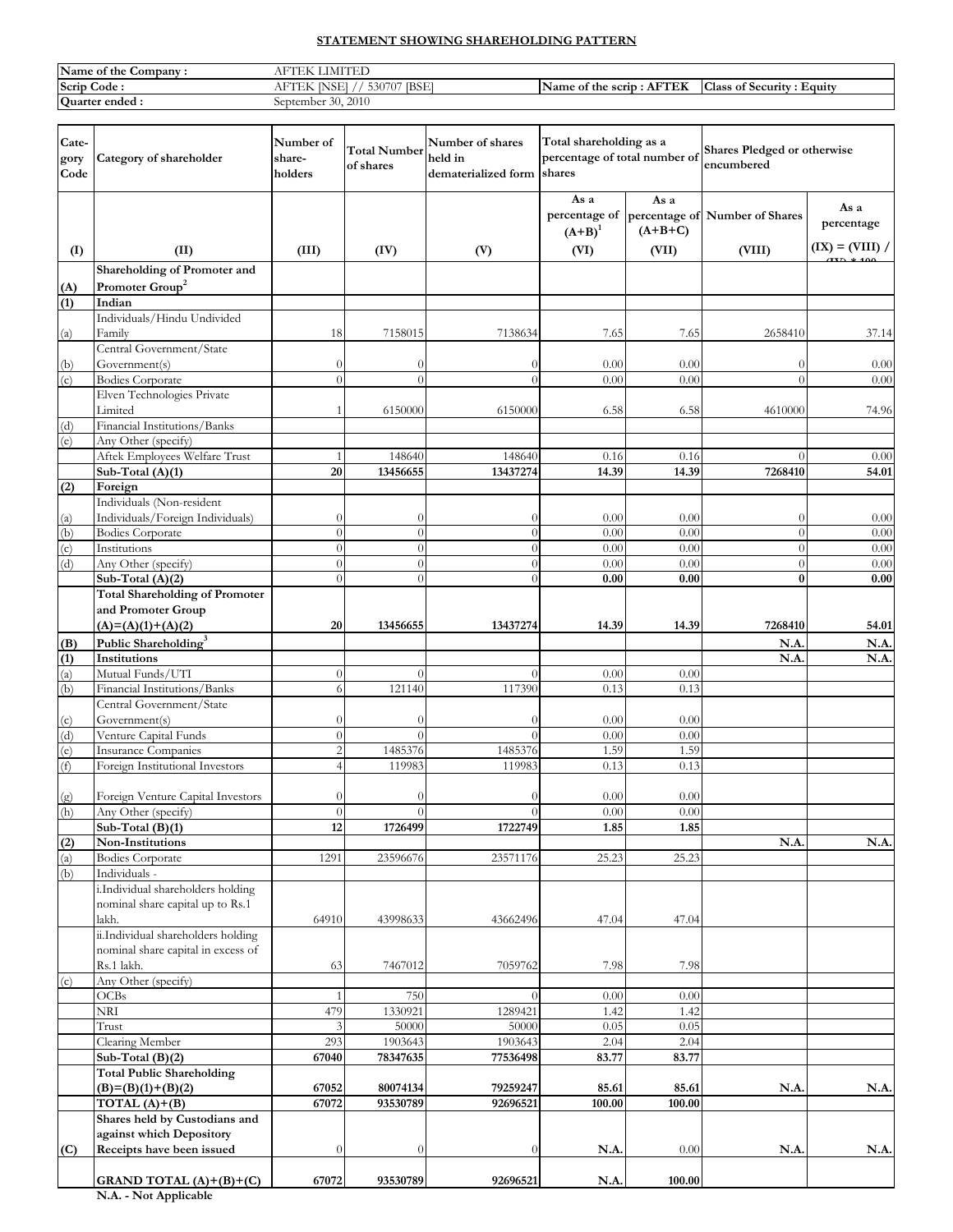| Sr.No. | <b>IName of the shareholder</b>          | <b>Total Shares held</b> |                                            | Shares pledged or otherwise encumbered |                                 |                                                                    |
|--------|------------------------------------------|--------------------------|--------------------------------------------|----------------------------------------|---------------------------------|--------------------------------------------------------------------|
|        |                                          | <b>Number</b>            | As a % of grand total<br>$(A) + (B) + (C)$ | <b>Number</b>                          | As a percentage                 | As a % of grand<br>total $(A) + (B) + (C)$<br>of sub-clause (I)(a) |
| (I)    | (II)                                     | (III)                    | (IV)                                       | (V)                                    | $(VI) = (V) /$<br>$(III) * 100$ | (VII)                                                              |
|        | 1 POURNIMA NITIN SHUKLA                  | 19957                    | 0.02                                       | $\Omega$                               | 0.00                            | 0.00                                                               |
|        | 2 POONAM MUKUL DALAL                     | 43050                    | 0.05                                       | $\Omega$                               | 0.00                            | 0.00                                                               |
|        | <b>3 MUKUL DALAL</b>                     | 304965                   | 0.33                                       | 134000                                 | 43.94                           | 0.14                                                               |
|        | 4 HUMNABADKAR ASHUTOSH VINAYAK*          | 367344                   | 0.39                                       | 181596                                 | 49.43                           | 0.19                                                               |
|        | 5 VARSHA MALEKAR                         | 5250                     | 0.01                                       | $\overline{0}$                         | 0.00                            | 0.00                                                               |
|        | 6 PRABHA MOHAN DHURU                     | 20375                    | 0.02                                       | $\Omega$                               | 0.00                            | 0.00                                                               |
|        | 7 MEERA RANJIT DHURU                     | 19875                    | 0.02                                       | $\Omega$                               | 0.00                            | 0.00                                                               |
|        | <b>8 CHARUHAS VASANT KHOPKAR</b>         | 619875                   | 0.66                                       | 134000                                 | 21.62                           | 0.14                                                               |
|        | 9 RANJIT MOHAN DHURU                     | 1230418                  | 1.32                                       | 1148564                                | 93.35                           | 1.23                                                               |
|        | 10 RAVINDRANATH UMAKANT MALEKAR          | 1383750                  | 1.48                                       | 268000                                 | 19.37                           | 0.29                                                               |
|        | <b>11 SAVE SANDIP CHINTAMANI</b>         | 1240744                  | 1.33                                       | $\Omega$                               | 0.00                            | 0.00                                                               |
|        | 12 NITIN KASHINATH SHUKLA**              | 1344000                  | 1.44                                       | 792250                                 | 58.95                           | 0.85                                                               |
|        | 13 SAVE SNEHA                            | 28337                    | 0.03                                       | 0                                      | 0.00                            | 0.00                                                               |
|        | 14 SUJATA ASHUTOSH HUMNABADKAR           | 375                      | 0.00                                       | $\Omega$                               | 0.00                            | 0.00                                                               |
|        | 15 VINAYAK APPARAO HUMNABADKAR           | 40225                    | 0.04                                       | $\mathbf 0$                            | 0.00                            | 0.00                                                               |
|        | 16 PROMOD BROOTA                         | 487175                   | 0.52                                       | $\Omega$                               | 0.00                            | 0.00                                                               |
|        | 17 PRADIP CHINTAMANI SAVE                | 2000                     | 0.00                                       | $\Omega$                               | 0.00                            | 0.00                                                               |
|        | 18 SHALINI C SAVE                        | 300                      | 0.00                                       | $\Omega$                               | 0.00                            | 0.00                                                               |
|        | <b>19 AFTEK EMPLOYEES' WELFARE TRUST</b> | 148640                   | 0.16                                       | $\Omega$                               | 0.00                            | 0.00                                                               |
|        | 20 ELVEN TECHNOLOGIES PRIVATE LIMITED    | 6150000                  | 6.58                                       | 4610000                                | 74.96                           | 4.93                                                               |
|        |                                          |                          |                                            |                                        |                                 |                                                                    |
|        | <b>Total</b>                             | 13456655                 | 14.39                                      | 7268410                                | 54.01                           | 7.77                                                               |

#### $(I)(b)$ **Statement showing Shareholding of persons belonging to the category "Promoter and Promoter Group"**

\*Out of these shares, loan amount against 15,000 shares has been repaid in full. However, the formalities for release of the pledge in the records of the depository are pending.

\*\* Out of these shares, loan amount against 524250 shares has been repaid in full. However, the formalities for release of the pledge in the records of the depository are pending.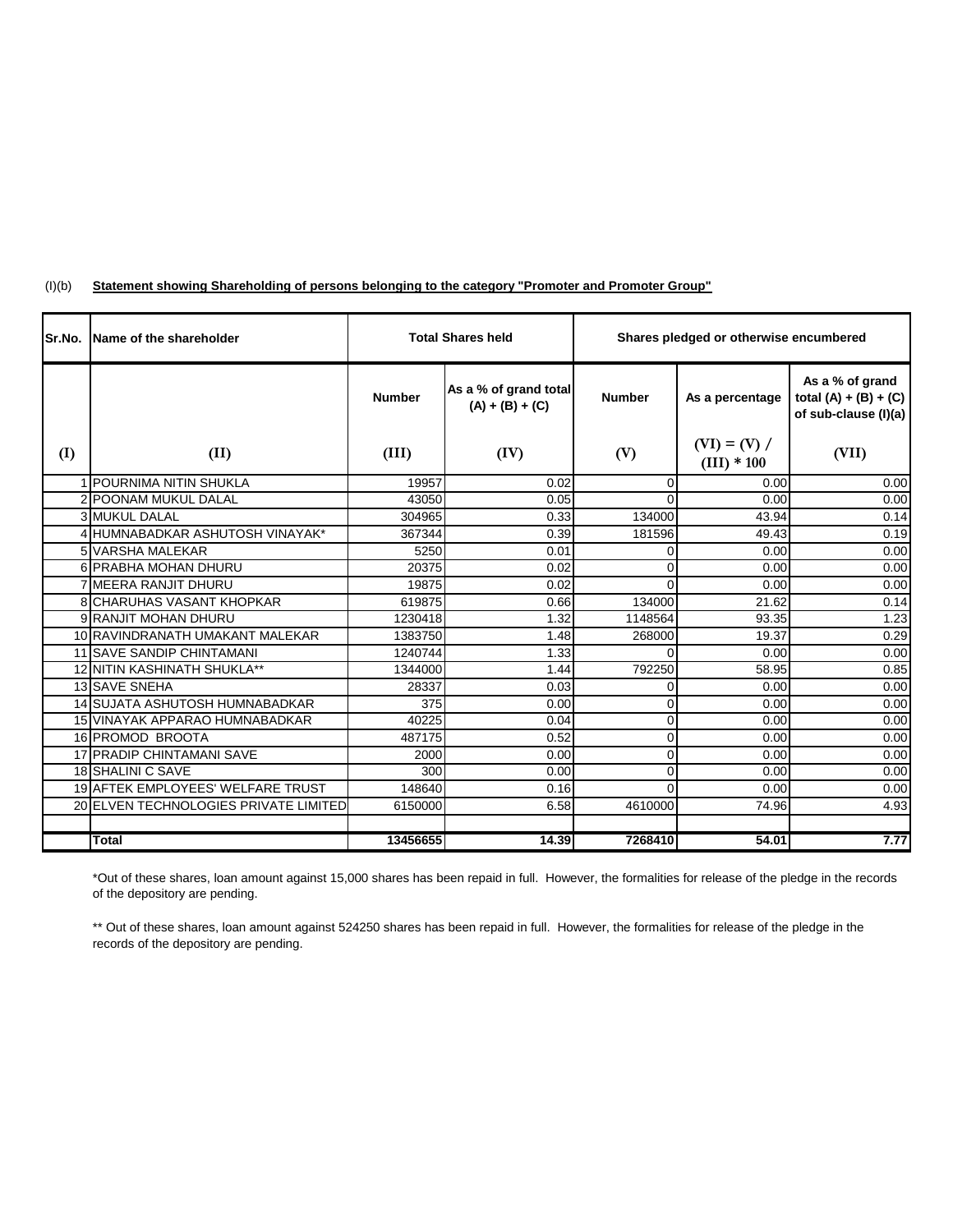$(l)(c)$ **Statement showing Shareholding of persons belonging to the category "Public" and holding more than 1% of the total number of shares**

| Sr.No. | Name of the shareholder         | <b>Number of shares</b> | Shares as a percentage of total<br>number of shares {i.e., Grand<br>Total (A)+(B)+(C) indicated in<br>Statement at para (I)(a) above} |
|--------|---------------------------------|-------------------------|---------------------------------------------------------------------------------------------------------------------------------------|
|        | 1 RELIGARE SECURITIES LTD       | 2387216                 | 2.55                                                                                                                                  |
|        | 2 IMEGA STOCKS LIMITED          | 1465627                 | 1.57                                                                                                                                  |
|        | <b>3IMEGA RESOURCES LIMITED</b> | 1239323                 | 1.33                                                                                                                                  |
|        | <b>TOTAL</b>                    | 5092166                 | 5.44                                                                                                                                  |